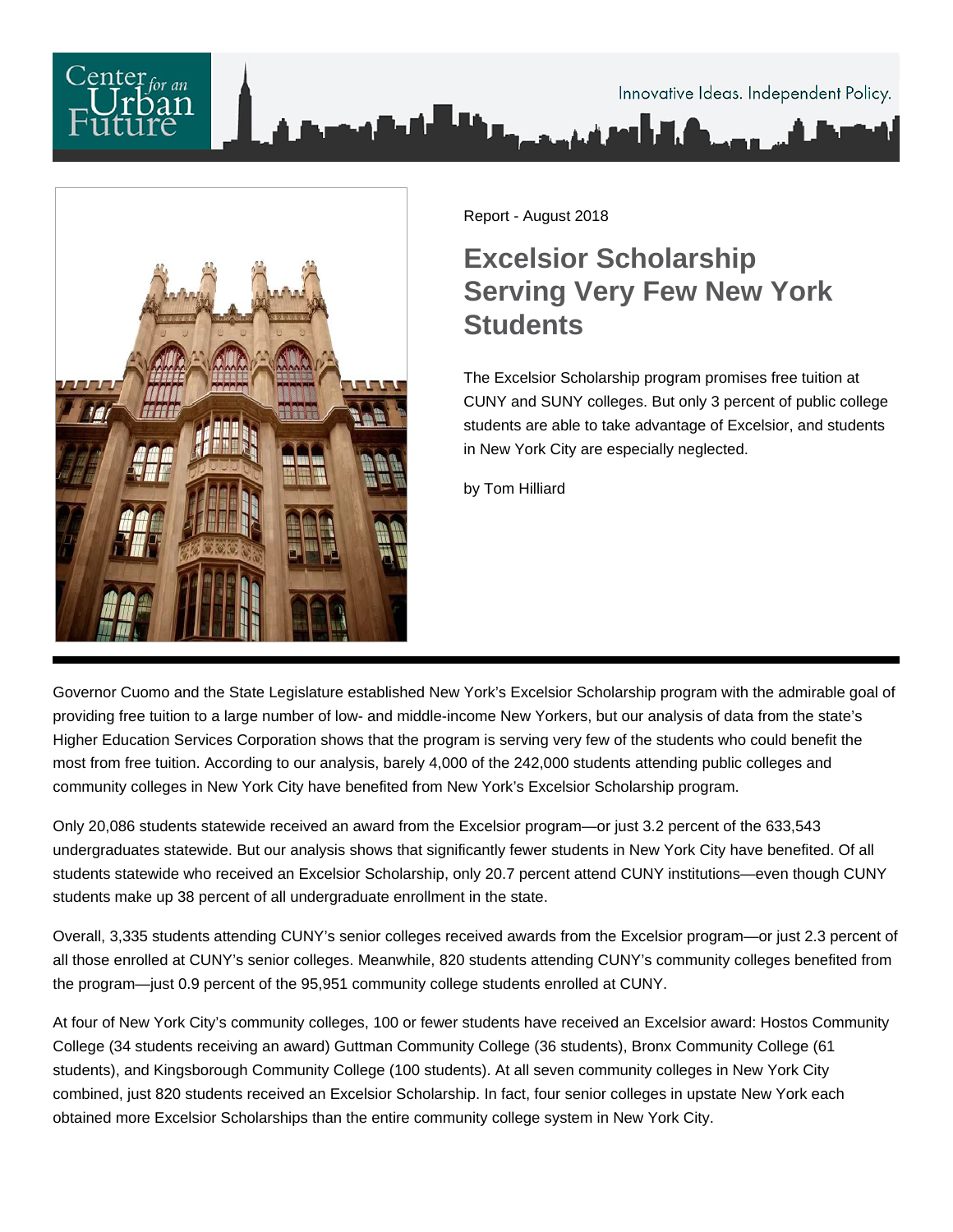Meanwhile, only two of CUNY's senior colleges—Hunter College and John Jay—saw more than 3 percent of enrolled students obtain an Excelsior award. At ten CUNY schools, fewer than 2 percent of enrolled students received funds.

A disproportionate share of the state's low-income college students attend schools in the five boroughs. Indeed, 60 percent of CUNY students report household income below \$30,000, including 71 percent of community college students.

Data on rejected applications reveals that the Excelsior program's heavy credit requirements were the main obstacle for most students. Almost twice as many applicants were rejected for "not sufficient credits" as received Excelsior awards this year. The requirement that all students earn at least 30 credits in every year of enrollment is screening out the majority of applicants for the Excelsior Scholarship.

Governor Cuomo and legislative leaders should make critical reforms to the Excelsior Scholarship Program to ensure that more students who need financial assistance to attend college and earn a credential are able to qualify for this well-intended but flawed program. They should also take other steps to support student success at colleges and community colleges across the state—including helping low-income students overcome non-tuition related financial barriers. Currently, far too few of the students who enroll at SUNY and CUNY end up getting a credential. They should also take other steps to support student success at colleges and community colleges across the state—including helping low-income students overcome nontuition related financial barriers. Currently, far too few of the students who enroll at SUNY and CUNY end up getting a credential.

The Center for an Urban Future has written extensively about the increasing importance of a college credential in New York State and the barriers that prevent students from achieving college success. Our recent work has documented both the tuition and non-tuition costs of college, and examined strategies that can ensure more students enrolled in college can graduate with a degree.

#### **Excelsior Across New York**

- The Excelsior Scholarship program awarded 20,086 scholarships in 2017-18, 3.2 percent of the 633,543 undergraduate students in New York.<sup>1</sup>
- Just 20.7 percent of all scholarship recipients statewide are enrolled at CUNY, even though CUNY students make up 38 percent of all undergraduate enrollment in the state.
- Students at senior colleges were far more likely to obtain Excelsior Scholarships than community college students. Community colleges account for 48 percent of all undergraduate students in New York, but only 27 percent of Excelsior Scholarships.
- Only two of CUNY's senior colleges—Hunter College and John Jay—saw more than 3 percent of enrolled students obtain an Excelsior award.
- At ten CUNY schools, fewer than 2 percent of enrolled students received funds.
- At three CUNY community colleges, fewer than 61 students obtained an award.
- Overall, of the seven community colleges in New York City, just 820 students received an Excelsior Scholarship this year.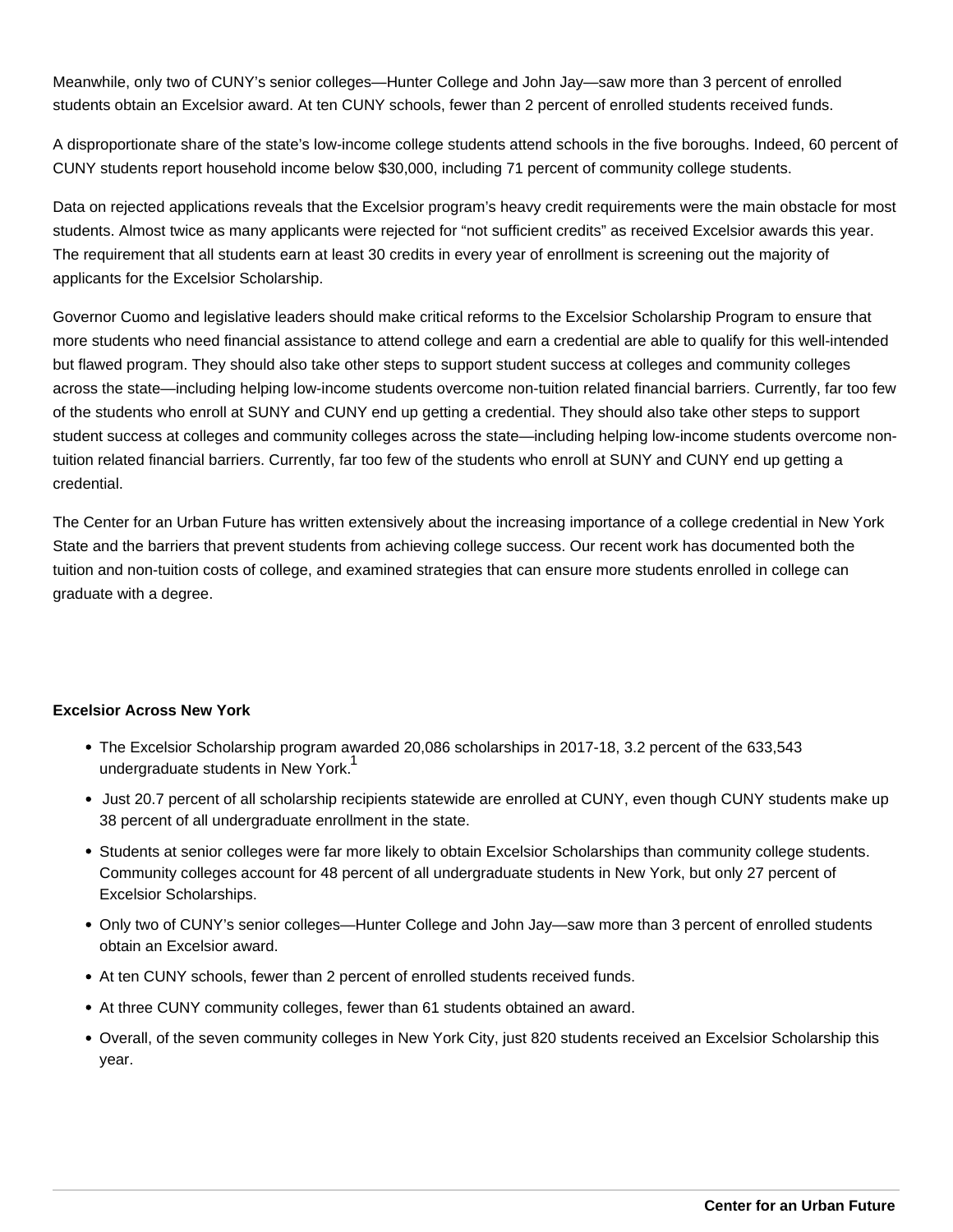### **Excelsior Scholarships and Undergraduate Enrollment at SUNY and CUNY Institutions, 2017–2018 School Year**

| <b>Sector</b>               | <b>Excelsior Awards</b> | <b>Undergraduate Enrollment</b> | % of Total Enrollment |
|-----------------------------|-------------------------|---------------------------------|-----------------------|
| <b>SUNY</b>                 |                         |                                 |                       |
| <b>Community Colleges</b>   | 4,603                   | 209,233                         | 2.2%                  |
| Senior (State Op.) Colleges | 11,328                  | 181,956                         | 6.2%                  |
| <b>SUNY Total</b>           | 15,931                  | 391,189                         | 4.1%                  |
| <b>CUNY</b>                 |                         |                                 |                       |
| <b>Community Colleges</b>   | 820                     | 95,951                          | 0.9%                  |
| Senior Colleges             | 3,335                   | 146,403                         | 2.3%                  |
| <b>CUNY Total</b>           | 4,155                   | 242,354                         | 1.7%                  |
| <b>Community Colleges</b>   | 5,423                   | 305,184                         | 1.8%                  |
| <b>Senior Colleges</b>      | 14,663                  | 328,359                         | 4.5%                  |
| <b>New York Total</b>       | 20,086                  | 633,543                         | 3.2%                  |

Sources: NYS Higher Education Services Corporation; City University of New York Office of Institutional Research; State University of New York.2

#### *Excelsior at Individual Colleges*

- The college with the highest rate of Excelsior Scholarship awards was SUNY-Fredonia (12 percent), followed by SUNY's Geneseo, Cobleskill, Oswego, and Cortland campuses, all with 9 percent.
- The college with the lowest rate of Excelsior Scholarship awards was Hostos Community College (0.5 percent), followed by SUNY-Empire State College and Bronx Community College, both with 0.6 percent.
- The college with the highest number of Excelsior Scholarship awards was SUNY-Buffalo (1,400).

#### *Rejected Applications*

- The state received 63,599 applications for Excelsior Scholarships, of which 43,513 were denied, a denial rate of 68 percent.
- By far the most commonly cited reason for denial was "not sufficient credits," which accounted for 36,095 denials, 83 percent of all rejected applications.
- Other cited reasons for denial include exceeding the income limit (6 percent), TAP application missing (5 percent), and non-NY resident (3 percent).

#### **SUNY Excelsior Scholarships**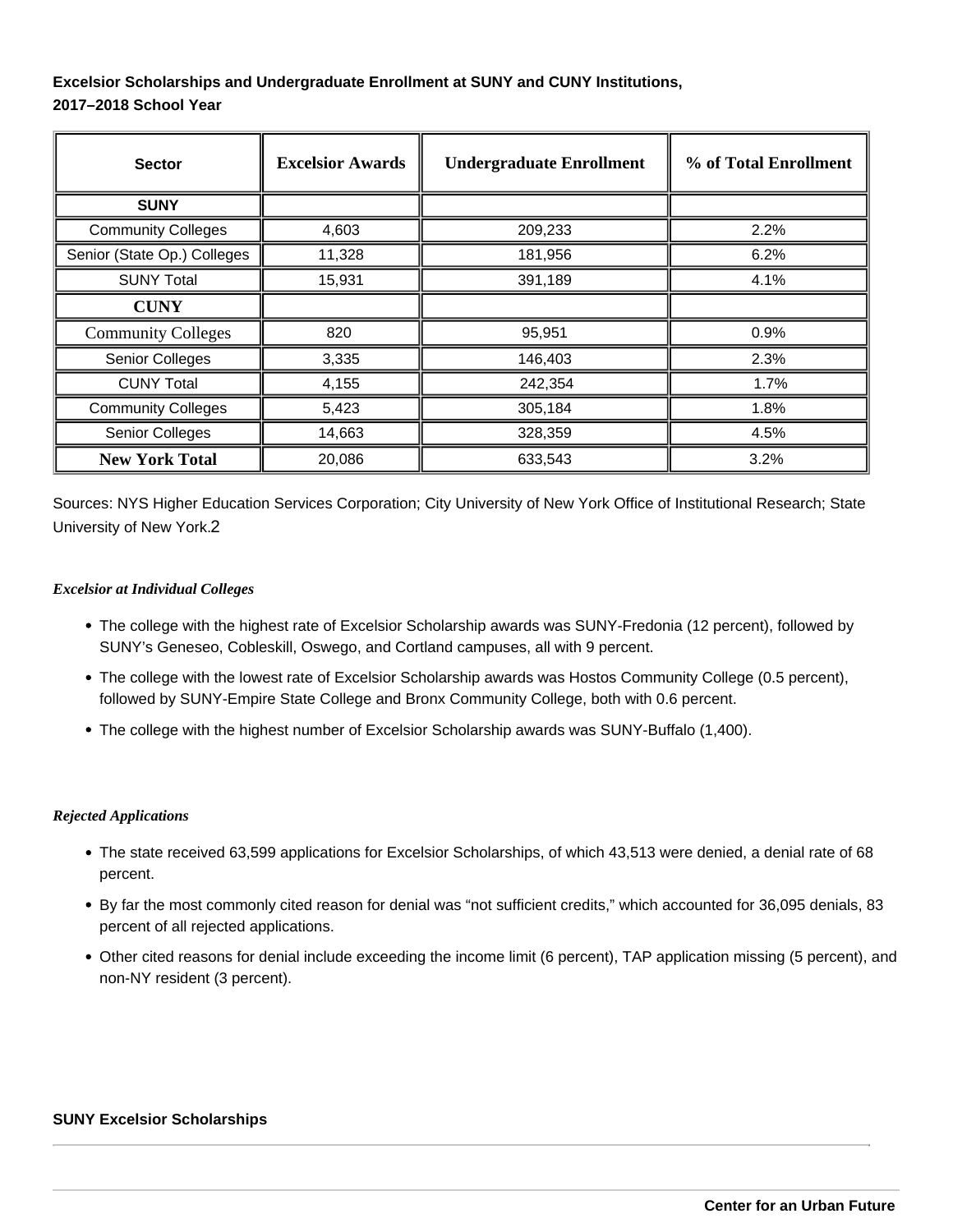| <b>Sector</b>              | <b>College</b>            | <b>Excelsior Awards</b> | <b>Enrollment</b> | % of Total<br><b>Enrollment</b> |
|----------------------------|---------------------------|-------------------------|-------------------|---------------------------------|
| <b>Community Colleges</b>  | Adirondack                | 136                     | 3,892             | 3.5%                            |
| <b>Community Colleges</b>  | <b>Broome</b>             | 215                     | 5,624             | 3.8%                            |
| <b>Community Colleges</b>  | Cayuga County             | 70                      | 3,784             | 1.8%                            |
| <b>Community Colleges</b>  | Clinton                   | 34                      | 1,583             | 2.1%                            |
| <b>Community Colleges</b>  | Columbia-Greene           | 29                      | 1,623             | 1.8%                            |
| <b>Community Colleges</b>  | Corning                   | 95                      | 3,834             | 2.5%                            |
| <b>Community Colleges</b>  | <b>Dutchess</b>           | 132                     | 9,061             | 1.5%                            |
| <b>Community Colleges</b>  | Erie                      | 289                     | 11,135            | 2.6%                            |
| <b>Community Colleges</b>  | <b>Fashion Institute</b>  | 290                     | 8,661             | 3.3%                            |
| <b>Community Colleges</b>  | <b>Finger Lakes</b>       | 224                     | 6,353             | 3.5%                            |
| <b>Community Colleges</b>  | Fulton-Montgomery         | 60                      | 2,403             | 2.5%                            |
| <b>Community Colleges</b>  | Genesee                   | 127                     | 5,906             | 2.2%                            |
| <b>Community Colleges</b>  | <b>Herkimer County</b>    | 89                      | 2,632             | 3.4%                            |
| <b>Community Colleges</b>  | <b>Hudson Valley</b>      | 320                     | 11,020            | 2.9%                            |
| <b>Community Colleges</b>  | Jamestown                 | 95                      | 4,463             | 2.1%                            |
| <b>Community Colleges</b>  | Jefferson                 | 93                      | 3,460             | 2.7%                            |
| <b>Community Colleges</b>  | Mohawk Valley             | 144                     | 6,506             | 2.2%                            |
| <b>Community Colleges</b>  | Monroe                    | 361                     | 12,907            | 2.8%                            |
| <b>Community Colleges</b>  | Nassau                    | 240                     | 19,059            | 1.3%                            |
| <b>Community Colleges</b>  | Niagara County            | 165                     | 5,439             | 3.0%                            |
| <b>Community Colleges</b>  | North Country             | 21                      | 2,006             | 1.0%                            |
| <b>Community Colleges</b>  | Onondaga                  | 278                     | 10,659            | 2.6%                            |
| <b>Community Colleges</b>  | <b>Orange County</b>      | 153                     | 6,601             | 2.3%                            |
| <b>Community Colleges</b>  | Rockland                  | 125                     | 6,950             | 1.8%                            |
| <b>Community Colleges</b>  | <b>Schenectady County</b> | 68                      | 6,588             | 1.0%                            |
| <b>Community Colleges</b>  | <b>Suffolk County</b>     | 456                     | 26,756            | 1.7%                            |
| <b>Community Colleges</b>  | <b>Sullivan County</b>    | 26                      | 1,565             | 1.7%                            |
| <b>Community Colleges</b>  | <b>Tompkins Cortland</b>  | 77                      | 2,632             | 2.9%                            |
| <b>Community Colleges</b>  | <b>Ulster County</b>      | 60                      | 3,560             | 1.7%                            |
| <b>Community Colleges</b>  | Westchester               | 131                     | 12,571            | 1.0%                            |
| State-Operated<br>Colleges | Albany                    | 995                     | 13,508            | 7.4%                            |
| State-Operated<br>Colleges | <b>Alfred State</b>       | 357                     | 4,188             | 8.5%                            |
| State-Operated<br>Colleges | Binghamton                | 935                     | 13,724            | 6.8%                            |
| State-Operated<br>Colleges | <b>Brockport</b>          | 594                     | 7,180             | 8.3%                            |
| State-Operated<br>Colleges | <b>Buffalo State</b>      | 525                     | 8,527             | 6.2%                            |
| State-Operated<br>Colleges | <b>Buffalo Univ</b>       | 1,400                   | 21,020            | 6.7%                            |
| State-Operated<br>Colleges | Canton                    | 167                     | 3,183             | 5.2%                            |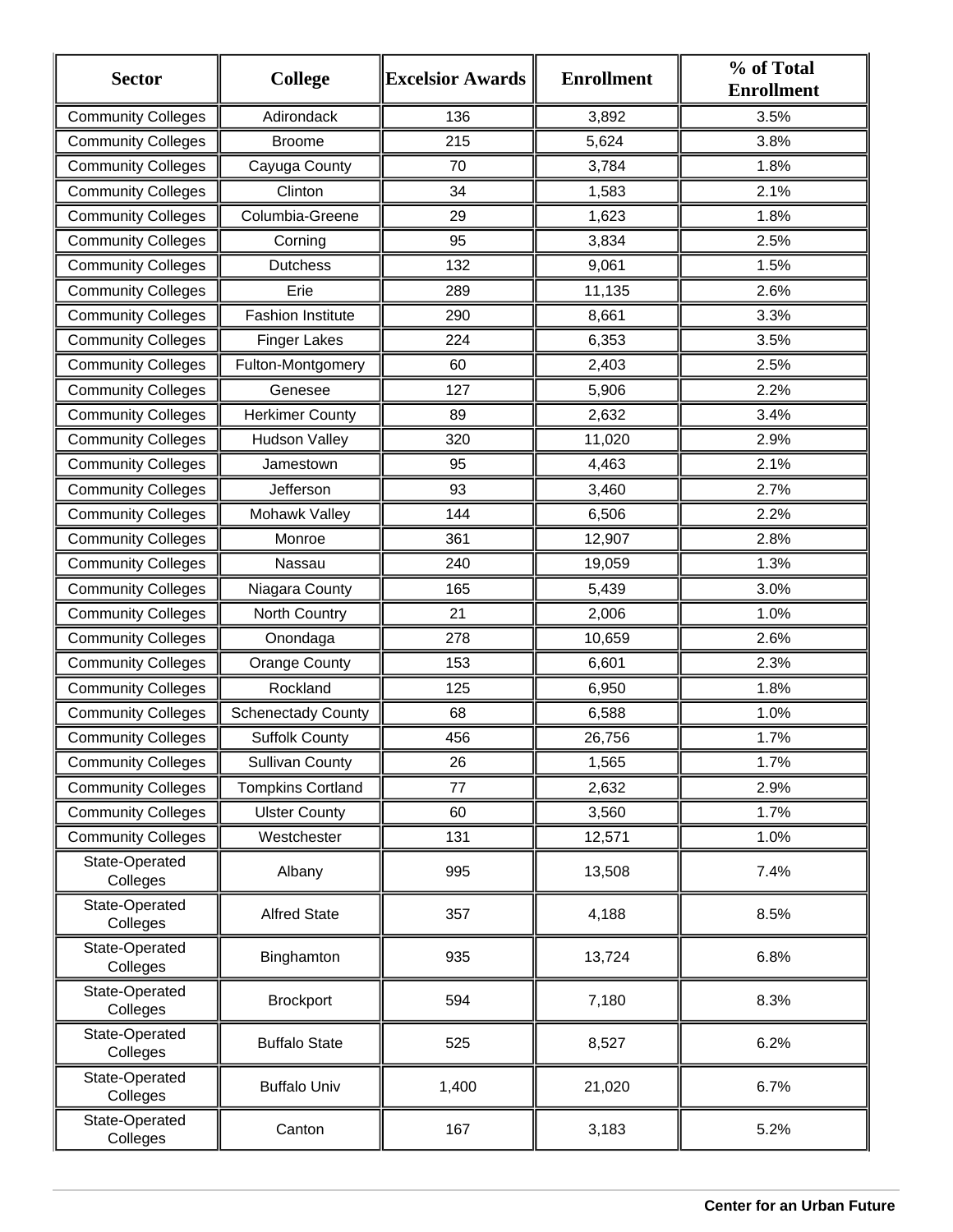| <b>Sector</b>              | <b>College</b>       | <b>Excelsior Awards</b> | <b>Enrollment</b> | % of Total<br><b>Enrollment</b> |
|----------------------------|----------------------|-------------------------|-------------------|---------------------------------|
| State-Operated<br>Colleges | Cobleskill           | 212                     | 2,297             | 9.2%                            |
| State-Operated<br>Colleges | <b>Cornell Stat</b>  | 27                      | 5,852             | 0.5%                            |
| State-Operated<br>Colleges | Cortland             | 552                     | 6,346             | 8.7%                            |
| State-Operated<br>Colleges | Delhi                | 243                     | 3,467             | 7.0%                            |
| State-Operated<br>Colleges | <b>Empire State</b>  | 63                      | 9,810             | 0.6%                            |
| State-Operated<br>Colleges | Envir Sci & Forestry | 89                      | 1,791             | 5.0%                            |
| State-Operated<br>Colleges | Farmingdale          | 319                     | 9,552             | 3.3%                            |
| State-Operated<br>Colleges | Fredonia             | 521                     | 4,393             | 11.9%                           |
| State-Operated<br>Colleges | Geneseo              | 516                     | 5,524             | 9.3%                            |
| State-Operated<br>Colleges | Maritime             | 53                      | 1,641             | 3.2%                            |
| State-Operated<br>Colleges | Morrisville          | 216                     | 3,063             | 7.1%                            |
| State-Operated<br>Colleges | <b>New Paltz</b>     | 453                     | 6,733             | 6.7%                            |
| State-Operated<br>Colleges | Old Westbury         | 205                     | 4,635             | 4.4%                            |
| State-Operated<br>Colleges | Oneonta              | 486                     | 5,940             | 8.2%                            |
| State-Operated<br>Colleges | Oswego               | 632                     | 7,125             | 8.9%                            |
| State-Operated<br>Colleges | Plattsburgh          | 338                     | 5,351             | 6.3%                            |
| State-Operated<br>Colleges | Potsdam              | 210                     | 3,321             | 6.3%                            |
| State-Operated<br>Colleges | Purchase             | 264                     | 4,063             | 6.5%                            |
| State-Operated<br>Colleges | <b>Stony Brook</b>   | 830                     | 17,293            | 4.8%                            |
| State-Operated<br>Colleges | <b>SUNY Poly</b>     | 126                     | 2,179             | 5.8%                            |

## **CUNY Excelsior Scholarships**

| <b>Sector</b>         | <b>College</b> | <b>Excelsior</b><br>Awards | <b>CUNY</b><br><b>Enroll</b> | % of Total<br>Enrollment |
|-----------------------|----------------|----------------------------|------------------------------|--------------------------|
| Community<br>Colleges | <b>BMCC</b>    | 231                        | 26.932                       | 0.9%                     |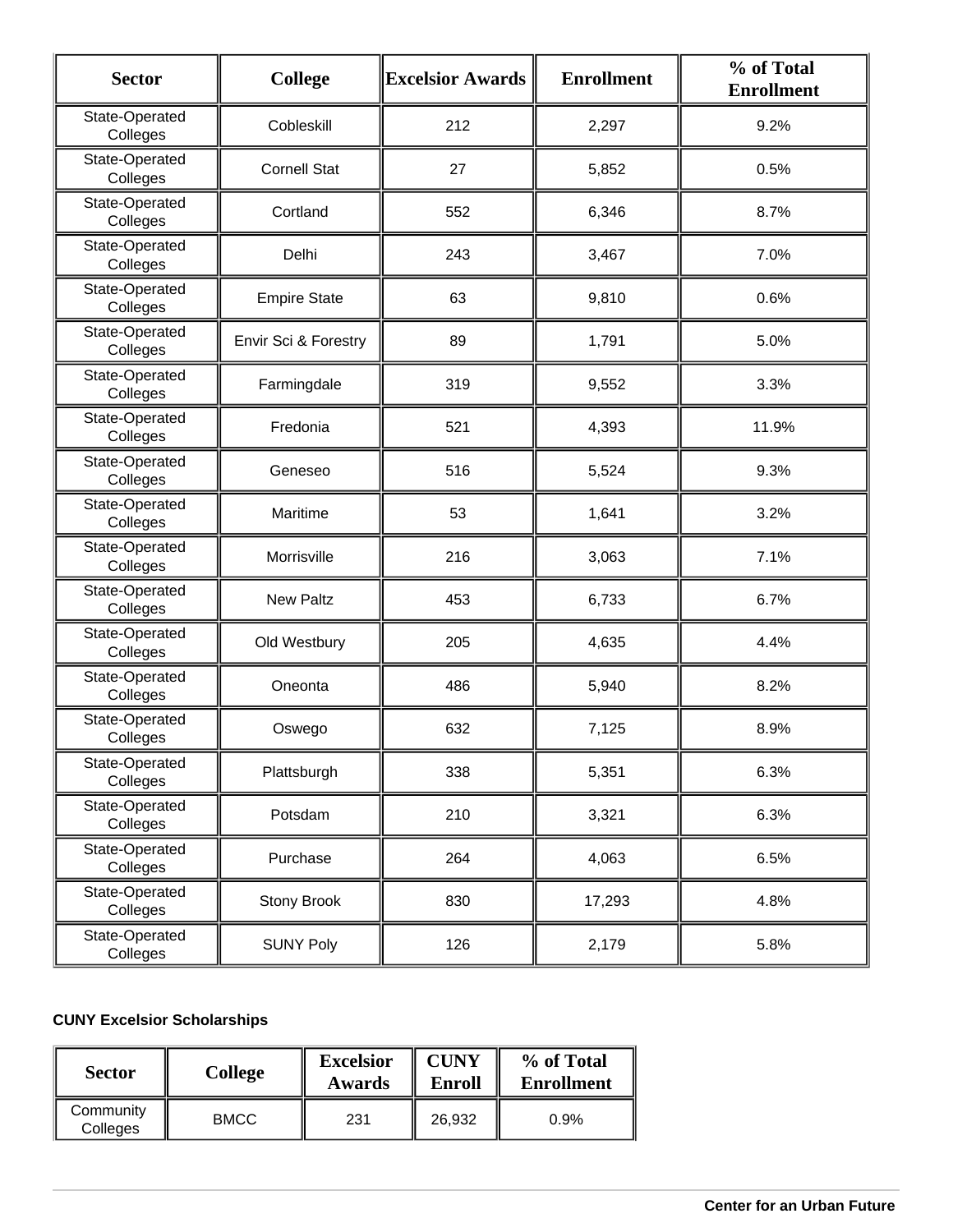| Sector                | College       | <b>Excelsior</b><br>Awards | <b>CUNY</b><br>Enroll | % of Total<br>Enrollment |
|-----------------------|---------------|----------------------------|-----------------------|--------------------------|
| Community<br>Colleges | <b>Bronx</b>  | 61                         | 10,935                | 0.6%                     |
| Community<br>Colleges | Guttman       | 36                         | 1,066                 | 3.4%                     |
| Community<br>Colleges | Hostos        | 34                         | 7,211                 | 0.5%                     |
| Community<br>Colleges | Kingsborough  | 100                        | 15,034                | 0.7%                     |
| Community<br>Colleges | LaGuardia     | 173                        | 19,373                | 0.9%                     |
| Community<br>Colleges | Queensborough | 185                        | 15,400                | 1.2%                     |
| Senior<br>Colleges    | <b>Baruch</b> | 362                        | 15,253                | 2.4%                     |
| Senior<br>Colleges    | Brooklyn      | 348                        | 14,689                | 2.4%                     |
| Senior<br>Colleges    | City          | 343                        | 13,210                | 2.6%                     |
| Senior<br>Colleges    | Hunter        | 567                        | 16,844                | 3.4%                     |
| Senior<br>Colleges    | John Jay      | 404                        | 12,916                | 3.1%                     |
| Senior<br>Colleges    | Lehman        | 168                        | 11,978                | 1.4%                     |
| Senior<br>Colleges    | Medgar Evans  | 81                         | 6,652                 | 1.2%                     |
| Senior<br>Colleges    | <b>NYCCT</b>  | 244                        | 17,279                | 1.4%                     |
| Senior<br>Colleges    | Queens        | 374                        | 16,680                | 2.2%                     |
| Senior<br>Colleges    | Staten Island | 290                        | 12,509                | 2.3%                     |
| Senior<br>Colleges    | York          | 154                        | 8,393                 | 1.8%                     |

Sources: NYS Higher Education Services Corporation; City University of New York Office of Institutional Research.

 $1.$  Note that this total excludes two colleges at which fewer than ten students received grants. The precise number of awards was therefore suppressed for reasons of student privacy. 2. For SUNY enrollment data, click [here.](https://data.ny.gov/Education/State-University-of-New-York-SUNY-Campus-Locations/3cij-nwhw) For 2017-18 CUNY enrollment data click [here](http://see https://www.cuny.edu/irdatabook/rpts2_AY_current/ENRL_0001_UGGR_FTPT.rpt.pdf).

For more on this topic, check out:

- [Degrees of Difficulty: Boosting College Success in New Yor](https://nycfuture.org/research/degrees-of-difficulty)k Detgember 2017
- [Want to Expand Economic Opportunity, Governor Cuomo? Help NYC Tackle Student](https://nycfuture.org/research/op-ed-want-to-expand-economic-opportunity-governor-cuomo), Succersber 2017
- [Struggling to the Finish Line: Community College Completion in New York](https://nycfuture.org/research/community-college-completion-in-new-york) Beatember 2017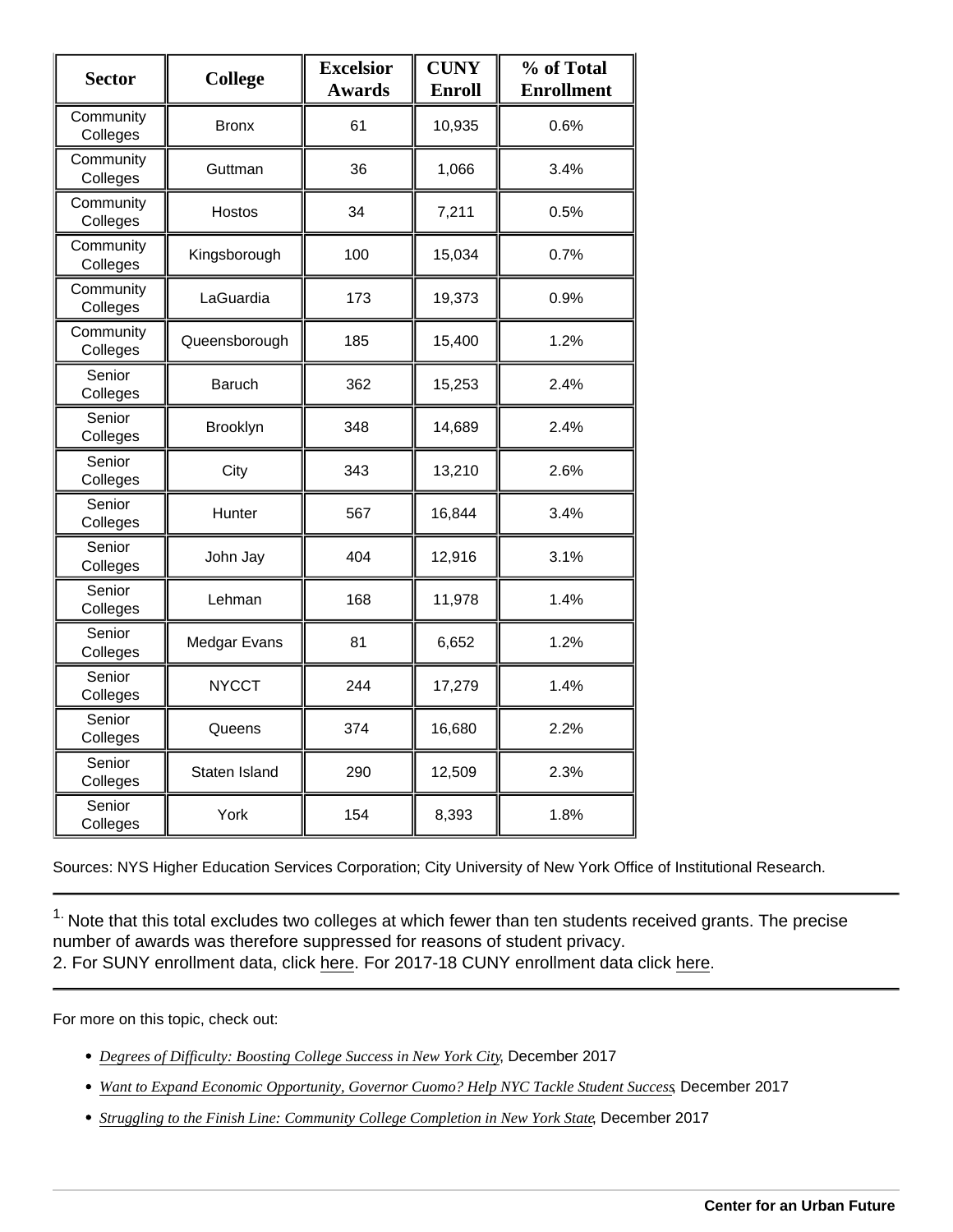#### • [Completion Da](https://nycfuture.org/research/completion-day)yJune 2013

Photo Credit: Brad Clinesmith/ [Thought Catalog](https://www.thoughtco.com/hunter-college-admissions-787643)

This data brief was made possible thanks to support from The Clark Foundation for ongoing research on improving college access and student success. General operating support for the Center for an Urban Future has been provided the Bernard F. and Alva B. Gimbel Foundation and the Altman Foundation . CUF is also grateful for support from Fisher Brothers for the Middle Class Jobs Project.

Center for an Urban Future (CUF) is an independent, nonprofit think tank that generates innovative policies to create jobs, reduce inequality and help lower income New Yorkers climb into the middle class. For 20 years, CUF has published accessible, data-driven reports on ways to grow and diversify the economy and expand opportunity that are anchored in rigorous research, not preconceived notions about outcome. Our work has been a powerful catalyst for policy change in New York City and serves as an invaluable resource for government officials, community groups, nonprofit practitioners and business leaders as they advocate for and implement policies to address some of New York's biggest challenges and opportunities.

#### RELATED PRESS

#### [Free tuition program reaching few New Yorkers, report](http://www.nydailynews.com/news/politics/ny-pol-free-tuition-cuomo-nixon-center-for-an-urban-future-20180810-story.html#) says

New York Daily News, by Kenneth Lovett, August 13, 2018

#### [Few students use Excelsior Scholarship](http://www.adirondackdailyenterprise.com/news/local-news/2018/10/few-students-use-excelsior-scholarship-here/) here

Adirondack Daily Enterprise, by Jesse Adcock, October 23, 2018

#### [Free College, Strings Attach](https://www.dissentmagazine.org/online_articles/free-college-strings-attached)ed

Dissent Magazine, by Amir Khafagy, March 27, 2019

#### [Lt. Governor Kathy Hochul Presents NY State Budget on Ca](https://www.maristcircle.com/home/2020/2/4/lt-governor-kathy-hochul-presents-ny-state-budget-on-campus)mpus

Marist College The Circle, by Tara Guaimano, February 04, 2020

#### [Help Excelsior Scholarship earn an](https://www.amny.com/opinion/editorial/help-excelsior-scholarship-earn-an-a-1.20455688) A+

amNY, by The Editorial Board, August 14, 2018

#### [The Ups and Downs of Excelsior Scholarship's Freshman Year and What Com](http://www.gothamgazette.com/opinion/8025-the-ups-and-downs-of-excelsior-scholarship-s-freshman-year-and-what-comes-next)es Next

Gotham Gazette, by Eric Neutuch, October 30, 2018

#### [Gov. Cuomo's Free College Hus](https://indypendent.org/2018/09/gov-cuomos-free-college-hustle/)tle

The Indypendent, by Peter Rugh, September 04, 2018

#### [Excelsior Scholarship Expands To Aid More Fam](https://oracle.newpaltz.edu/excelsior-scholarship-expands-to-aid-more-families/)ilies

SUNY The New Paltz Oracle, by Nikki Donohue, January 30, 2020

#### [Think Tank: Excelsior Went to 3.2% of Undergr](https://www.insidehighered.com/quicktakes/2018/08/13/think-tank-excelsior-went-32-undergrads)ads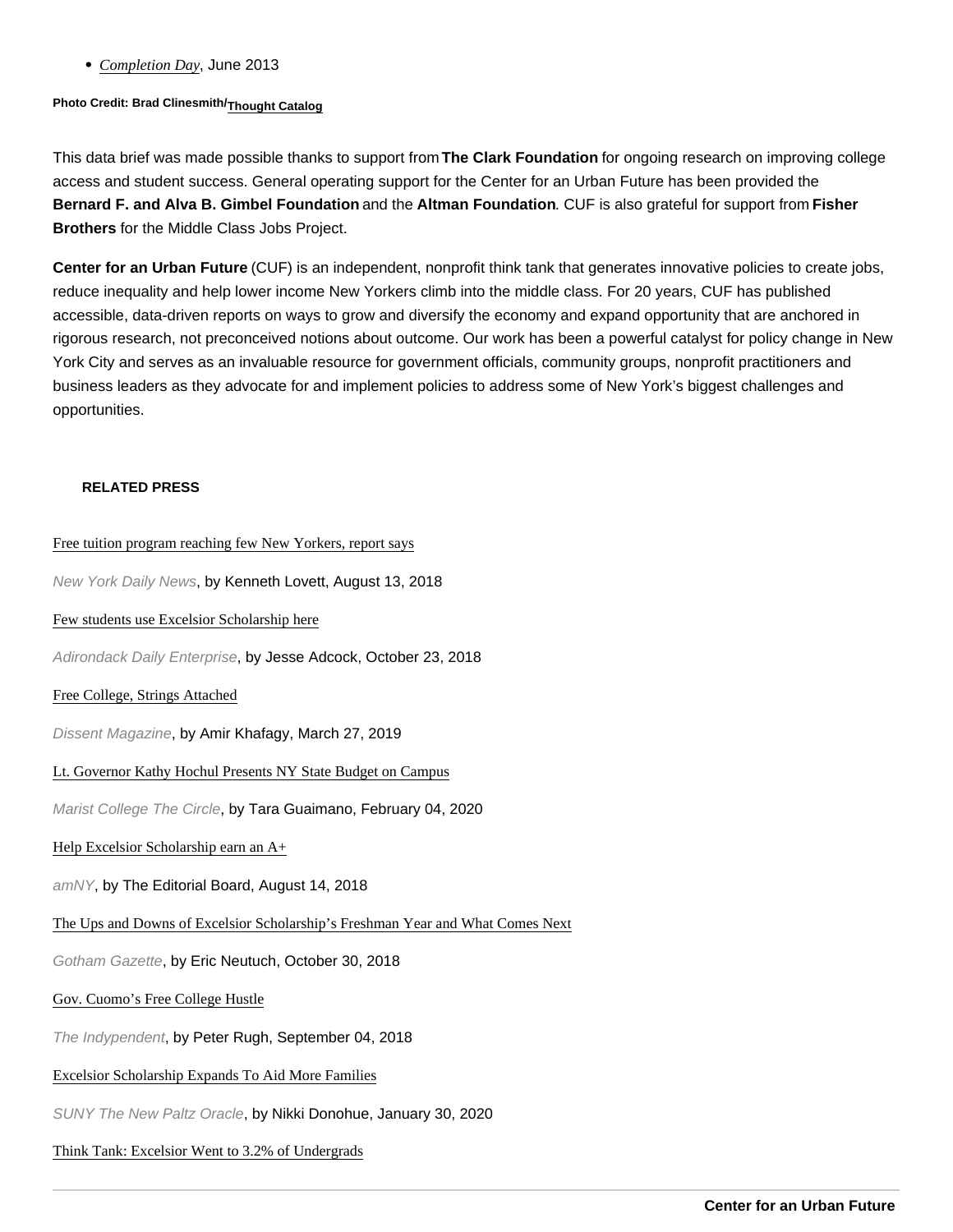Insider Higher Ed, by Rick Seltzer, August 13, 2018

#### [Study: Small percentage of SUNY and CUNY students receive Excelsior Scho](https://westfaironline.com/105740/study-small-percentage-of-suny-and-cuny-students-receive-excelsior-scholarship/)larship

Westfair Communcations, by Ryan Deffenbaugh, August 16, 2018

#### [Only three percent of students have received Governor Cuomo's "free tuition" scho](https://www.wsws.org/en/articles/2018/09/06/suny-s06.html)larship

World Socialist Web Site, by Josh Varlin, September 07, 2018

[We've Got Issues: The Candidates for Governor on Educ](https://citylimits.org/2018/10/31/weve-got-issues-the-candidates-for-governor-on-education/)ation

City Limits, by Kate Pastor, October 31, 2018

[Foss: State must do more to make college afford](https://dailygazette.com/article/2019/01/19/foss-state-must-do-more-to-make-college-affordable)able

The Daily Gazette, by Sara Foss, January 19, 2019

#### [State funding boost could make 'free' CUNY tuition a reality for more New Yo](https://brooklyneagle.com/articles/2020/01/27/state-funding-boost-could-make-free-cuny-tuition-a-reality-for-more-new-yorkers/)rkers

Brooklyn Daily Eagle, by Victoria Merlino, January 27, 2020

[Few New York City students benefit from free college tuition, report](https://www.chalkbeat.org/posts/ny/2018/08/10/few-new-york-city-students-benefit-from-free-college-tuition-report-finds/) finds

Chalkbeat, by Christina Veiga, August 13, 2018

#### [Report: Nearly 70% of students who applied for New York's free college program were r](https://www.marketwatch.com/story/report-nearly-70-of-students-who-applied-for-new-yorks-free-college-program-were-rejected-2018-08-16)ejected

MarketWatch, by Jillian Berman, August 16, 2018

#### [Cuomo vs. Nixon on Education Pol](https://citylimits.org/2018/09/10/cuomo-vs-nixon-on-education-policy/)icy

City Limits, by Kate Pastor, September 10, 2018

[Can free college work at 4-year colleges? Early examples offer](https://www.educationdive.com/news/state-universities-add-need-based-aid-with-lessons-for-free-college-push/570423/) clues.

Education Dive, by Daniel C. Vock, January 14, 2020

[Study: Majority of applicants rejected for Excelsior Scholars](https://www.timesunion.com/news/article/Study-finds-lots-of-applicants-rejected-for-13147401.php)hips

Times Union, by Rick Karlin, August 13, 2018

[Help Escelsior Scholarship earn an A+ for stud](https://www.newsday.com/opinion/editorial/help-escelsior-scholarship-earn-an-a-for-students-1.20489312)ents

Newsday, by The Editorial Board, August 16, 2018

[Two-year schools giving pilot program applications the 'old college](http://www.roi-nj.com/2018/09/10/education/two-year-schools-giving-pilot-program-applications-the-old-college-try/) try'

ROI-NJ, by Brett Johnson, September 14, 2018

[Free SUNY-CUNY Excelsior Scholarship Back for Ye](http://yonkerstimes.com/free-suny-cuny-excelsior-scholarship-back-for-year-3/)ar 3

Yonkers Times, by Dan Murphy, May 04, 2019

[A Few Suggestions for Andrew Cuomo's Next Po](http://nymag.com/intelligencer/2020/01/andrew-cuomos-artwork-needs-some-help.html)ster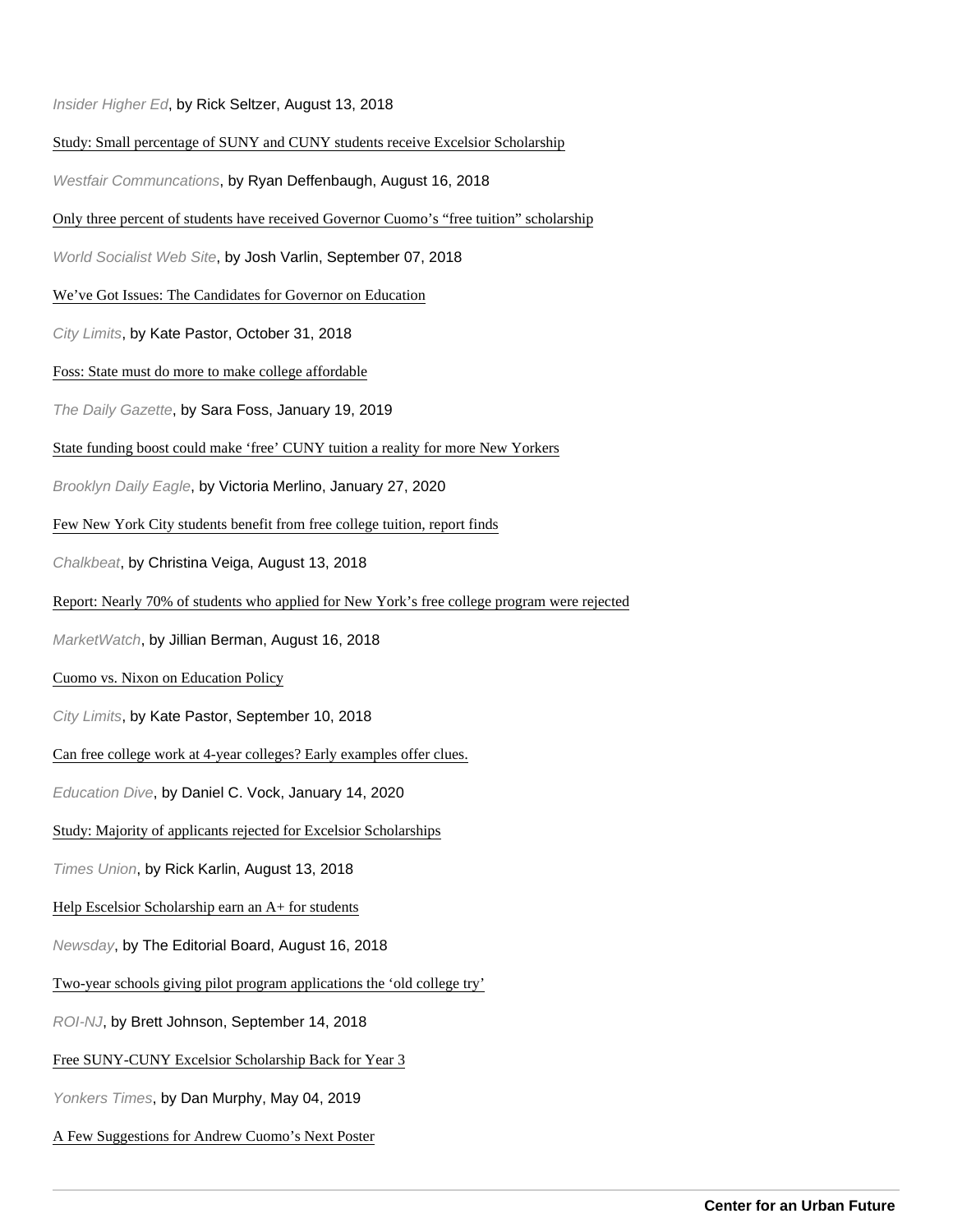New York Magazine, by Sarah Jones, January 09, 2020

#### [Nixon slams Cuomo over states 'free college' prog](https://www.whec.com/news/free-college-program-/5025925/)ram

WHECTV, by WHECTV Staff, August 13, 2018

[Scholarship Experience Is Different Between Colle](http://www.post-journal.com/news/page-one/2018/08/scholarship-experience-is-different-between-colleges/)ges

The Post-Journal, by John Whittaker, August 20, 2018

[New York's middle-class scholarship program critici](http://www.fox5ny.com/news/ny-scholarship-program-criticized)zed

Fox 5 NY, by Fox 5 NY Staff, September 18, 2018

[CUNY students urging Bernie Sanders to call out Cuomo over free-tuition scholarship p](https://www.nydailynews.com/news/politics/ny-pol-cuny-students-call-on-bernie-sander-cuomo-free-college-20190228-story.html)rogram

Daily News, by Denise Slattery, February 28, 2019

['Free College' at One SUNY School Shows 'Excelsior' Progress and Pro](http://www.gothamgazette.com/opinion/8517-free-college-at-one-suny-school-shows-excelsior-progress-and-problems)blems

Gotham Gazette, by Eric Neutuch, May 13, 2019

[State Senate to hold hearings on rising SUNY tuition](https://www.nydailynews.com/new-york/education/ny-senate-debt-loan-suny-20191010-7c3tu6gwpfgchkke5jjcxlxhgm-story.html) costs

Daily News, by Michael Elsen-Rooney, October 10, 2019

[NY Scholarship Program Aids Just 2% of CUNY Students: S](https://patch.com/new-york/new-york-city/ny-scholarship-program-aids-just-2-cuny-students-study)tudy

New York City Patch, by Noah Manskar, August 13, 2018

[Andrew Cuomo's free-college program rejected 70 percent of appl](https://www.washingtonexaminer.com/red-alert-politics/andrew-cuomos-free-college-program-rejected-70-percent-of-applicants)icants

Washington Examiner, by John Patrick, August 28, 2018

[Cuomo's Free College Scheme Fails Poorest Stu](https://www.libertynation.com/cuomos-free-college-scheme-fails-poorest-students/)dents

Liberty Nation, by Andrew Moran, September 25, 2018

[New York's Excelsior Scholarships rise 20 percent, but tough requirements exclud](https://www.timesunion.com/news/article/Excelsior-Scholarships-rise-20-percent-but-tough-14431051.php)e many

Times Union, by Rachel Silberstein, September 11, 2019

[CUNY students getting snubbed on Excelsior scholarships:](https://nypost.com/2018/08/10/cuny-students-getting-snubbed-on-excelsior-scholarships-report/) report

New York Post, by Carl Campanile, August 13, 2018

[Study: Excelsior scholarship not as accessible as exp](http://westchester.news12.com/story/38998639/study-excelsior-scholarship-not-as-accessible-as-expected)ected

News 12 Westchester, by News 12 Staff, August 31, 2018

[The Excelsior Scholarship, CUNY And The Students In Betw](http://theticker.org/the-excelsior-scholarship-cuny-and-the-students-in-between)een

The Ticker, by The Ticker Staff, October 16, 2018

[Cuomo promised 'free tuition.' Has New York deliver](https://www.cityandstateny.com/articles/policy/education/cuomo-promised-free-tuition-in-new-york.html)ed?

City and State New York, by Alyssa Sims, March 06, 2019

[Why New York's free college program is still costing its stud](https://www.vox.com/the-highlight/2020/2/5/21113890/new-york-free-college-excelsior-tuition)ents